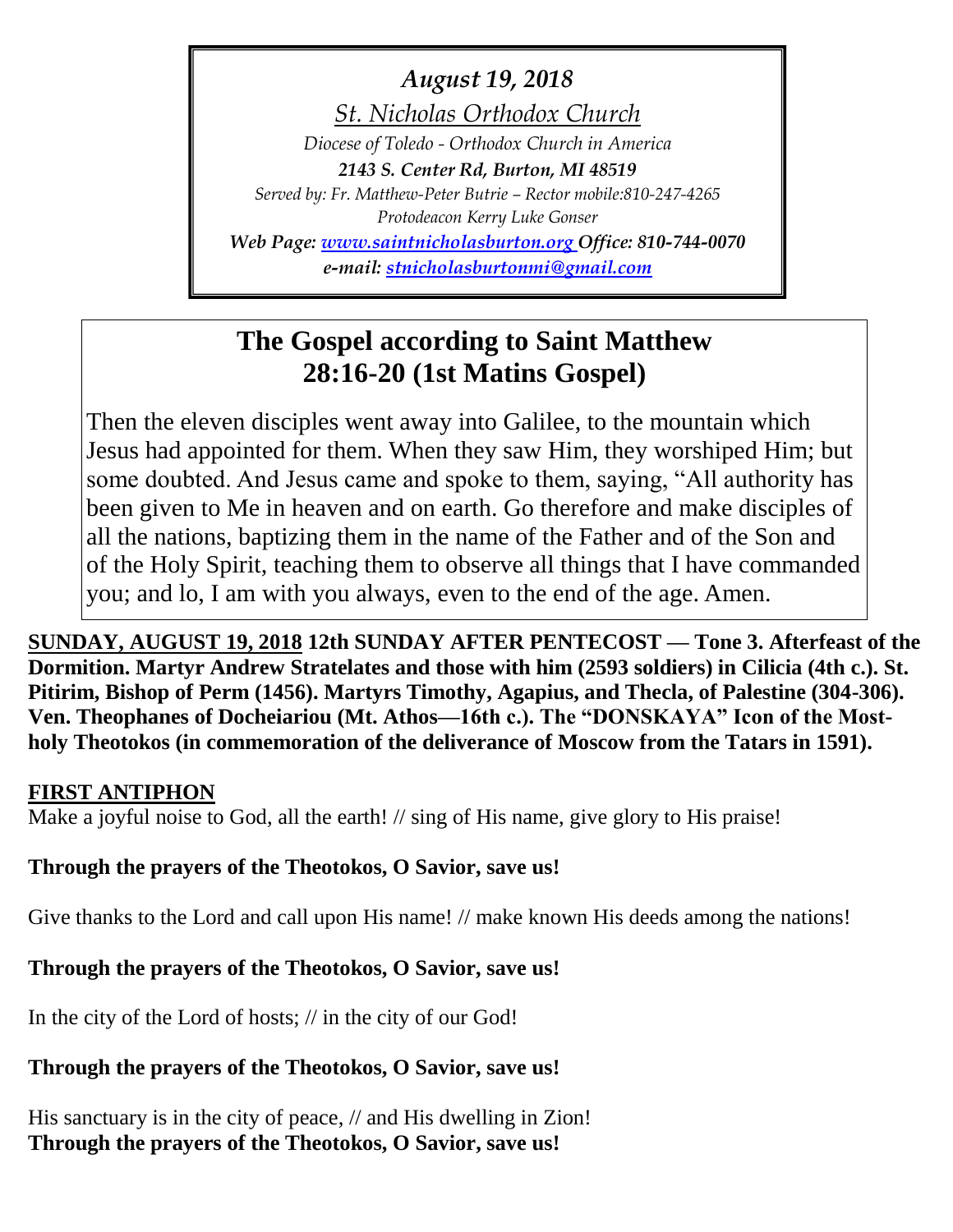Glory to the Father and to the Son and to the Holy Spirit, now and ever and unto ages of ages. Amen. **Through the prayers of the Theotokos, O Savior, save us!**

# **SECOND ANTIPHON**

The Lord loves the gates of Zion // more than all the dwellings of Jacob!

# **O Son of God, who arose from the dead, save us who sing to Thee! Alleluia!**

Glorious things are spoken of you, // O City of our God!

# **O Son of God, who arose from the dead, save us who sing to Thee! Alleluia!**

God has established her forever! // We have thought upon Thy mercy, O God, in the midst of Thy people!

# **O Son of God, who arose from the dead, save us who sing to Thee! Alleluia!**

The Most High has sanctified // His tabernacle!

# **O Son of God, who arose from the dead, save us who sing to Thee! Alleluia!**

Glory to the Father and to the Son and to the Holy Spirit, now and ever and unto ages of ages. Amen.

Only-begotten Son and immortal Word of God, Who for our salvation didst will to be incarnate of the holy Theotokos and ever-virgin Mary, Who without change became man and wast crucified, O Christ our God, trampling down death by death, Who art one of the Holy Trinity, glorified with the Father and the Holy Spirit: save us!

# **THIRD ANTIPHON**

# **O God, my heart is ready, my heart is ready! I will sing and give praise to Thy glory!**

**(Tone 1)** In giving birth you preserved your virginity. / In falling asleep you did not forsake the world, O Theotokos. / You were translated to life, O Mother of Life, // and by your prayers you deliver our souls from death.

# **What shall I render to the Lord for all His benefits toward me?**

**(Tone 1)** In giving birth you preserved your virginity. / In falling asleep you did not forsake the world, O Theotokos. / You were translated to life, O Mother of Life, // and by your prayers you deliver our souls from death.

# **TROPARIA**

**(Tone 3)** Let the heavens rejoice! Let the earth be glad! For the Lord has shown strength with His arm. He has trampled down Death by death. He has become the first-born of the dead. He has delivered us from the depths of Hell, and has granted to the world great mercy.

**(Tone 1)** In giving birth you preserved your virginity. / In falling asleep you did not forsake the world,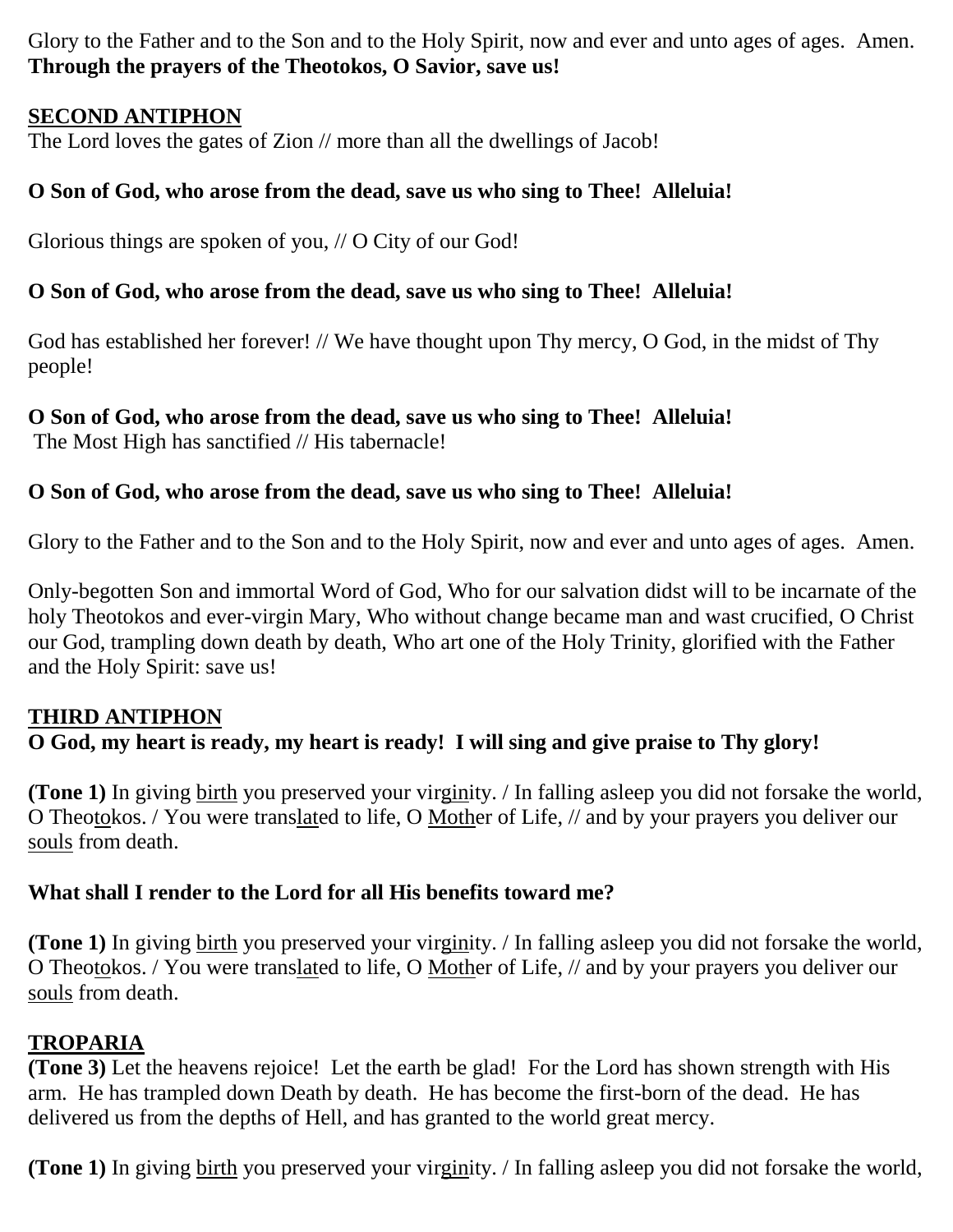O Theotokos. / You were translated to life, O Mother of Life, // and by your prayers you deliver our souls from death.

**(Tone 4)** In truth you were revealed to your flock as a rule of faith, a model of meekness, and teacher of abstinence, so you won the heights by humility, and riches by poverty, O Holy Father Nicholas, intercede with Christ God to save our souls.

# **KONTAKION**

**(Tone 2)** Neither the tomb, nor death, could hold the Theotokos, / who is constant in prayer and our firm hope in her intercessions. / For being the Mother of Life, // she was translated to life by the One Who dwelt in her virginal womb.

# *The Prokeimenon in the Third Tone:* **Sing praises to our God, sing praises; / Sing praises to our King, sing praises!**

*v.* **Clap your hands, all ye people, shout to God with loud songs of joy.**

# **THE READING FROM THE FIRST EPISTLE OF PAUL TO THE CORINTHIANS (15:1-11)**

Brethren: I declare to you the gospel which I preached to you, which also you received and in which you stand, by which also you are saved, if you hold fast that word which I preached to you – unless you believed in vain. For I delivered to you first of all that which I also received: that Christ died for our sins according to the Scriptures, and that He was buried, and that He rose again the third day according to the Scriptures, and that He was seen by Cephas, then by the twelve. After that He was seen by over five hundred brethren at once, of whom the greater part remain to the present, but some have fallen asleep. After that He was seen by James, then by all the apostles. Then last of all He was seen by me also, as by one born out of due time. For I am the least of the apostles, who am not worthy to be called an apostle, because I persecuted the church of God. But by the grace of God I am what I am, and His grace toward me was not in vain; but I labored more abundantly than they all, yet not I, but the grace of God which was with me. Therefore, whether it was I or they, so we preach and so you believed.

# *Alleluia, Tone 3*

*v.* **In Thee, O Lord, have I placed my hope; let me not be put to shame.** *v.* **Be Thou a God of protection for me, a house of refuge in order to save me.**

**THE HOLY GOSPEL ACCORDING TO MATTHEW (19:16-26)** And behold, one of the crowd came up to Jesus,

saying, "Teacher, what good deed must I do, to have eternal life?" And he said to him, "Why do you ask me about what is good? One there is who is good. If you would enter life, keep the commandments." He said to him, "Which?" And Jesus said, "You shall not kill, You shall not commit adultery, You shall not steal, You shall not bear false witness, Honor your father and mother, and, You shall love your neighbor as yourself." The young man said to him, "All these I have observed; what do I still lack?" Jesus said to him, "If you would be perfect, go, sell what you possess and give to the poor, and you will have treasure in heaven; and come, follow me." When the young man heard this he went away sorrowful; for he had great possessions. And Jesus said to his disciples, "Truly, I say to you, it will be hard for a rich man to enter the kingdom of heaven. Again I tell you, it is easier for a camel to go through the eye of a needle than for a rich man to enter the kingdom of God." When the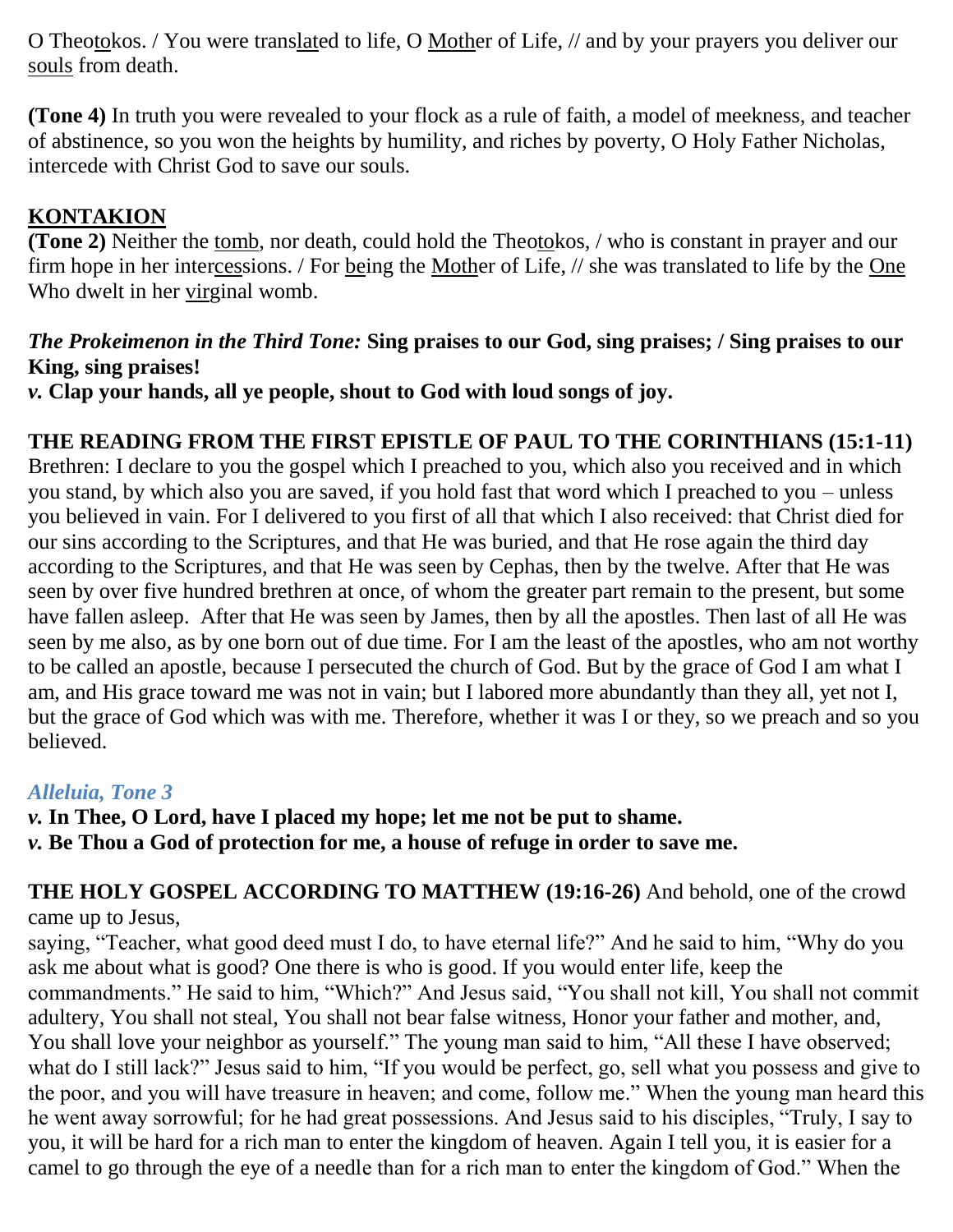disciples heard this they were greatly astonished, saying, "Who then can be saved?" But Jesus looked at them and said to them, "With men this is impossible, but with God all things are possible."

### **COMMUNION HYMN**

I will receive the cup of salvation and call on the name of the Lord. Alleluia! Alleluia! Alleluia!

# **OUR LADY OF IVERON (commemorated on February 12)**

During the reign of Emperor Theophilus (829-842) the Byzantine Empire raged with the heresy of iconoclasm. In accordance with

the emperor's command, thousands of soldiers pillaged the empire, searching every corner, city, and village for hidden icons. Near the city of Nicaea there lived a certain pious widow who had concealed an icon of the Most Holy Theotokos. Before long the soldiers discovered it, and one of them thrust his spear into the image.

But by God's grace his terrible deed was overshadowed by a miracle: blood flowed forth from the wound on the face of the Mother of God. The frightened soldiers quickly fled. The widow spent the whole night in vigil, praying before the icon of the Most Holy Theotokos. In the morning, according to God's will, she took the icon to the sea and cast it upon the water. The holy icon stood upright on the waves and began to sail westward.

Time passed, and one evening the monks of the Iveron Monastery on Mt. Athos beheld a pillar of light, shining upon the sea like the sun (ca. 1004). The miraculous image lasted several days, while the fathers of the Holy Mountain gathered together, marveling. Finally they descended to the edge of the sea, where they beheld the pillar of light standing above the icon of the Theotokos. But when they approached it, the icon moved farther out to sea.

At that time a Georgian monk named Gabriel was laboring at the Iveron Monastery. The Theotokos appeared to the fathers of the Holy Mountain and told them that Gabriel alone was worthy to retrieve the holy icon from the sea. At the same time, she appeared to Gabriel and told him, "Enter the sea, and walk out upon the waves with faith, and all will witness my love and mercy for your monastery."

The monks of Mt. Athos found Gabriel at the Georgian monastery and led him down to the sea, chanting hymns, and censing with holy incense. Gabriel walked out upon the water as though upon dry land, took the icon in his arms, and obediently carried it back to shore. This miracle occurred on Bright Tuesday.

While the monks were celebrating a paraklesis of thanksgiving, a cold, sweet spring miraculously gushed forth from the ground where the icon stood. Afterwards they took the icon to a church and set it down in the sanctuary with great reverence.

But the next morning one of the monks came to light a lamp and discovered that the icon was no longer where they had left it; now it was hanging on a wall near the entrance gate. The disbelieving monks took it down and returned it to the sanctuary, but the next day the icon was again found at the monastery gate. This miracle recurred several times, until the Most Holy Virgin appeared to Gabriel, saying, "Announce to the brothers that from this day they should not carry me away. For what I desire is not to be protected by you; rather I will overshadow you, both in this life and in the age to come. As long as you see my icon in the monastery, the grace and mercy of my Son shall never be lacking!"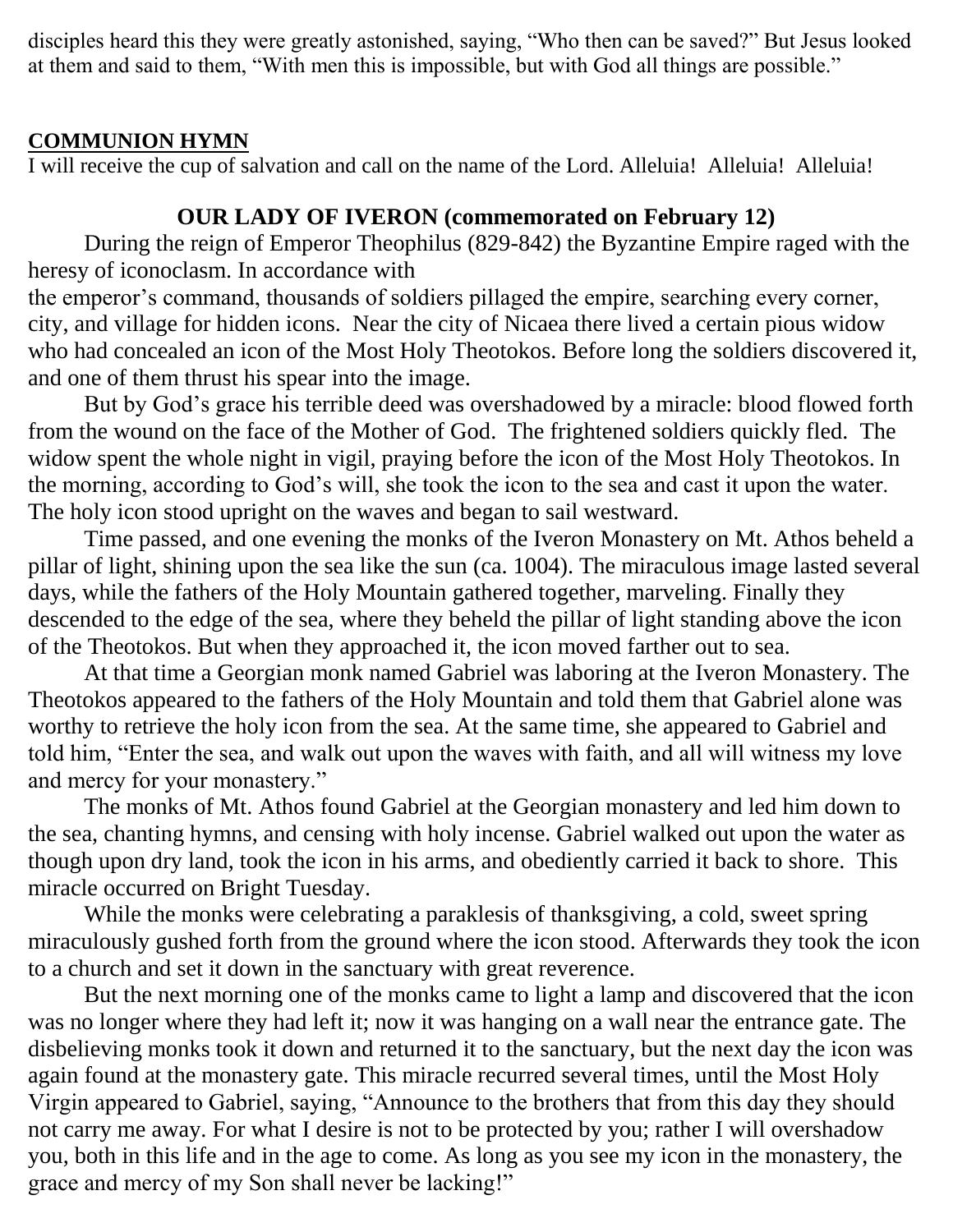Filled with exceeding joy, the monks erected a small church near the monastery gate to glorify the Most Holy Theotokos and placed the wonder-working icon inside. The holy icon came to be known as the "Iveron Mother of God" and, in Greek, Portaitissa. By the grace of the miraculous Iveron Icon of the Theotokos, many miracles have taken place and continue to take place throughout the world.

The icon is special to our parish because, like the icon, many of the founders of the parish crossed the seas to come to a new home. Fr. Raphael Biernacki of blessed memory commissioned Fr. Theodore Jurewicz to paint the icon of our Lady of Iveron which is now in the shrine which was constructed in 1981. The Sunday after Dormition was established by the late Archbishop Kyrill as the shrine feast when we celebrate the outdoor Liturgy.

August 19, 2018

# ઓફ્રેન ઓફ્રેન ઓફ્રેન ઓફ્રેન ઓફ્રેન ઓફ્રેન ઓફ્રેન ઓફ્રેન ઓફ્રેન ઓફ્રેન ઓફ્રેન ઓફ્રેન ઓફ્રેન

### **CANDLE INTENTIONS FOR THE HEALTH AND BLESSINGS OF**

Russell Harrison~in hospital, Rose~good health Rose & John Goodman Fr. Tom, Fr. Dimitrie, Fr. Anthony, Aaron, Rimi, Allen, Deborah, Anna, Dorothy, JoAnn, Susan, Luba, Kosta, Laurie, David, Helen, Bosa, Jeanette, Christopher, Marcia, Nicholas, Margaret, Joseph, Greg, Gladys, my family and friends Joe Tome Special Intention Joe Tome

### **CANDLE INTENTIONS FOR BLESSED REPOSE**

Goldie Johnson Dorothy & family

ઓફ્રેન્ડ ઓફ્રેન્ડ ઓફ્રેન્ડ ઓફ્રેન્ડ ઓફ્રેન્ડ ઓફ્રેન્ડ ઓફ્રેન્ડ ઓફ્રેન્ડ ઓફ્રિન્ડ ઓફ્રેન્ડ ઓફ્રેન્ડ ઓફ્રેન્ડ ઓફ

**WELCOME** to all our friends and visitors. Please stay for our picnic (ćevaps & chicken) and desserts!

**PARKING LOT RE-PAVING The proceeds from last year and this year's Macedonian Open will go towards the re-paving of the entire parking lot which will cost over \$100,000. With capital improvement funds and other funds on hand, that leaves a shortfall of \$35,000. If anyone would like to donate or dedicate a memorial fund or make an anonymous donation to the Capital Improvement Fund (formerly Parish Pride), please contact the office. To date \$1,300 has been donated to the project not including any funds from the Macedonian Open.**

**THE MACEDONIAN OPEN COMMITTEE** thanks everyone who helped make this year's event a huge success. Whether you golfed, bought a sign, sold a sign, made a donation, joined us for dinner, or volunteered. Your contribution is greatly appreciated. We are happy and proud to announce that this year's event brought in the biggest profit EVER! \$20,566.28 which will be used for the re-paving of the parking lot. God Bless all of you, we could not have done it without you! - *The Macedonian Open Committee*

**HOPE IN A BOX** is collecting **Feminine Care Products, Razors & Shaving Cream** for the month of August. Place the items in the blue box in the Parish Hall. Catholic Charities Community Closet will distribute the items.

**FOOD DRIVE** Place non-perishable food items in the other blue box in the hall.

**GARAGE SALE LEFTOVERS?** Donate your rummage sale remains & gently used items to Catholic Charities Community Closet. They provide free clothing, bedding, towels, furniture, appliances, & household goods. For more information call 810-265-7025. Donations can be dropped off Mon-Fri at 812 Root St, Flint.

**WORK READY ROOM** Catholic Charities Work Ready Room wants your new & gently used career clothes to help individuals in need! i.e. Khakis, Scrubs, Shoes, Work Boots, Dress Pants & Collared Shirts. For more information call 810-265-7025. Donations can be dropped off Mon-Fri at 812 Root St, Flint.